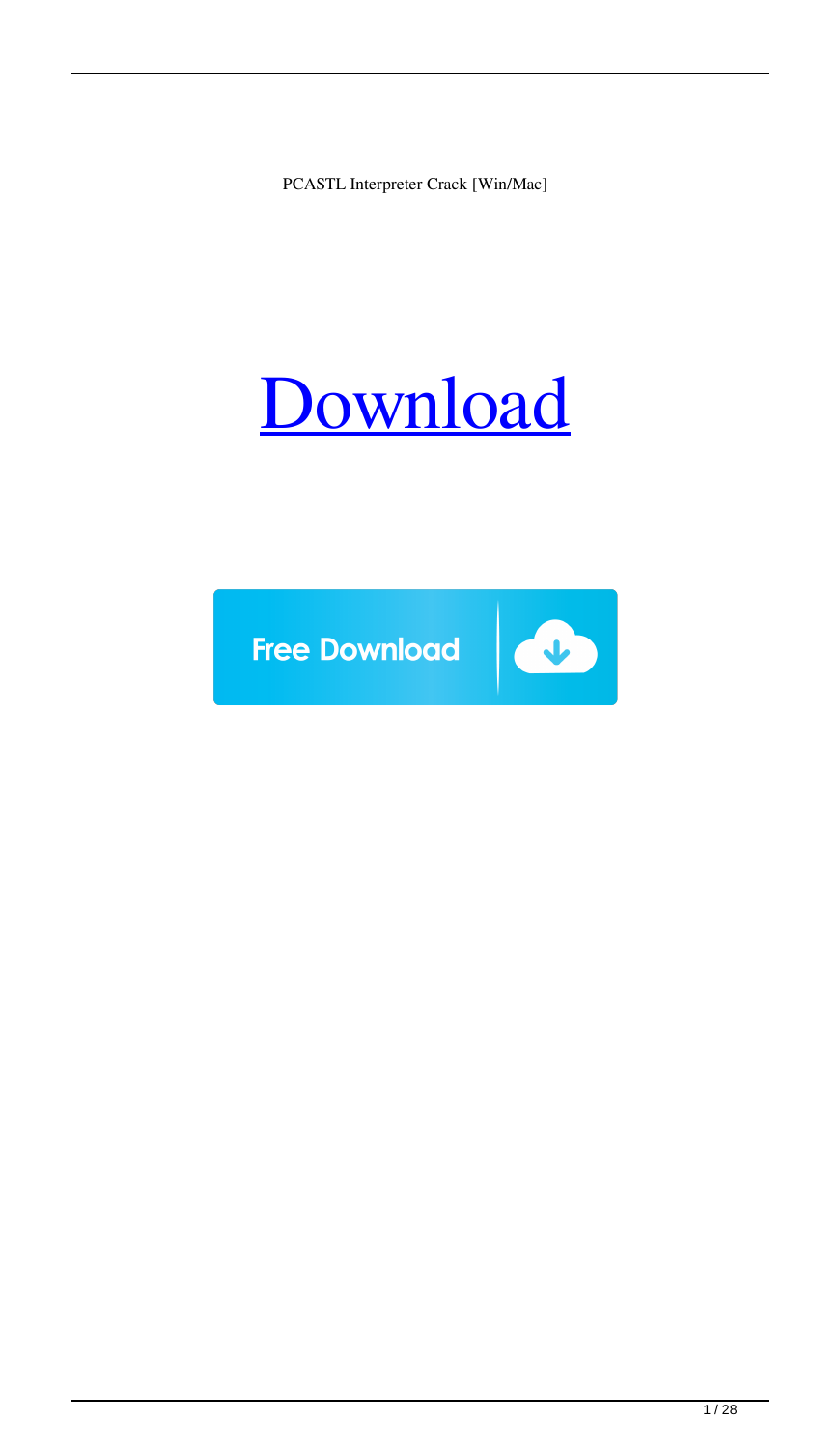Project Reactor is a software development project management tool for software developers, version control system and virtual machine. The tool is designed to help you avoid the most common mistakes and problems in developing and running your project. Project Reactor is actually an open source tool, and this version contains the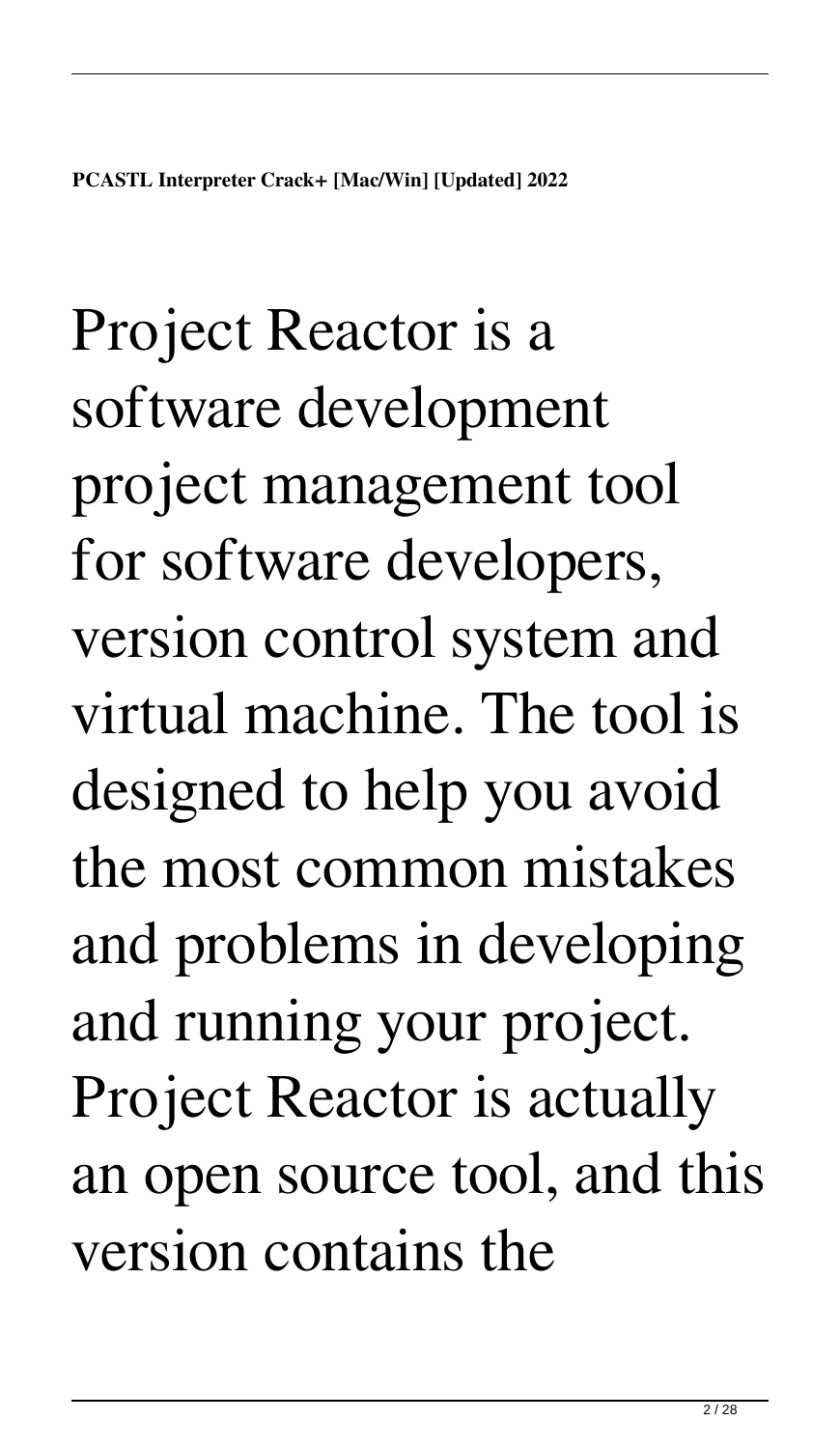following modules: An IDE for project management of Java A reliable and professional version control system for Java project A powerful virtual machine for JVM projects, which includes a compiler. It offers 3 basic versions: professional, standard and student. It supports the following versions of Java: J2SE 6.0, J2SE 5.0, J2SE 4.2, and J2SE 3.2. Project Reactor is not a typical IDE.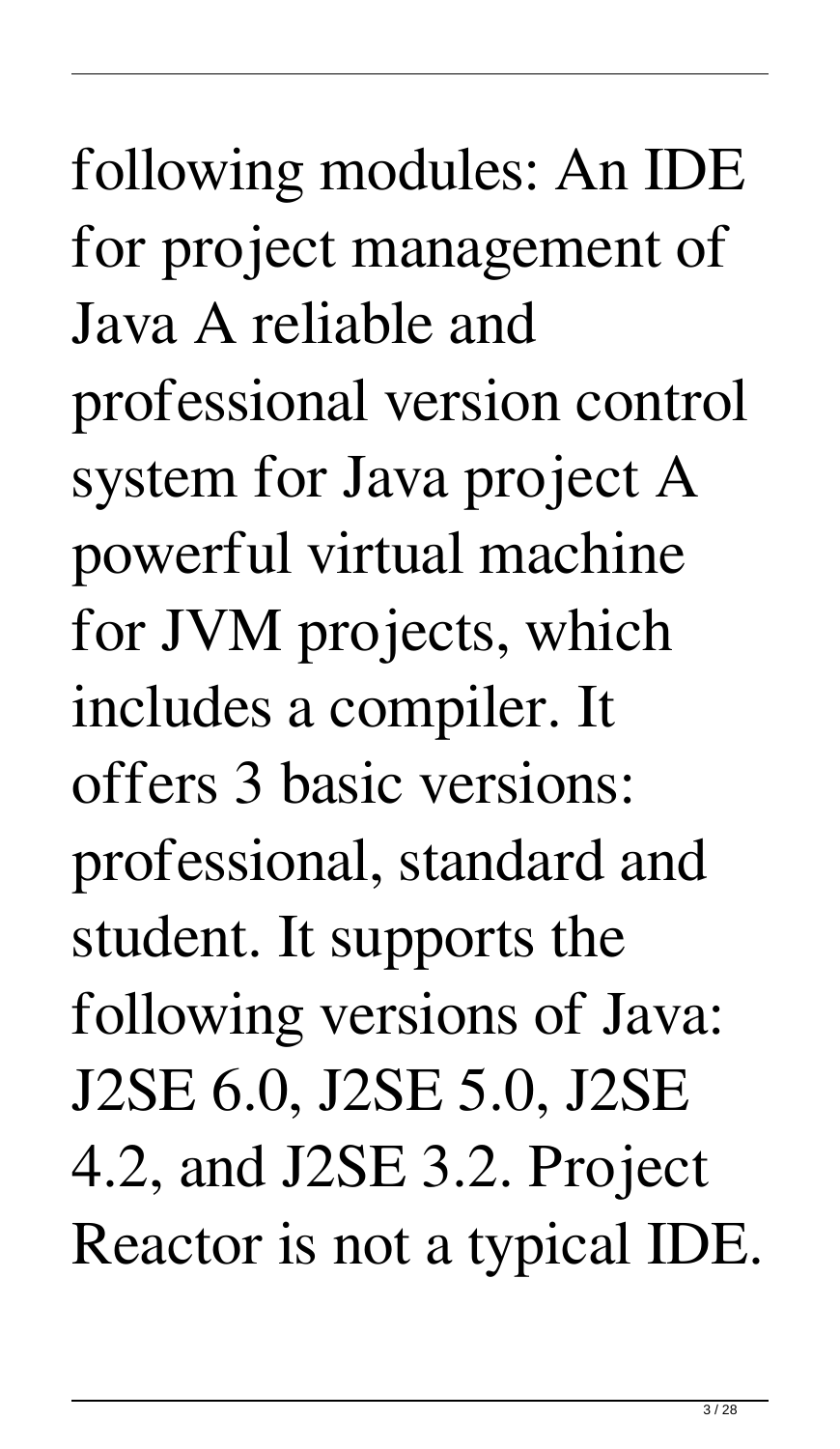It is in fact an IDE, but it has a completely different approach to IDE tools. It is one of the most powerful tools available. It is not the typical version control system, which only supports the version control at the code level. In this version, it also includes a J2SE based command line JAR that can be used as a command line tool. Project Reactor provides a JAR that contains a J2SE Runtime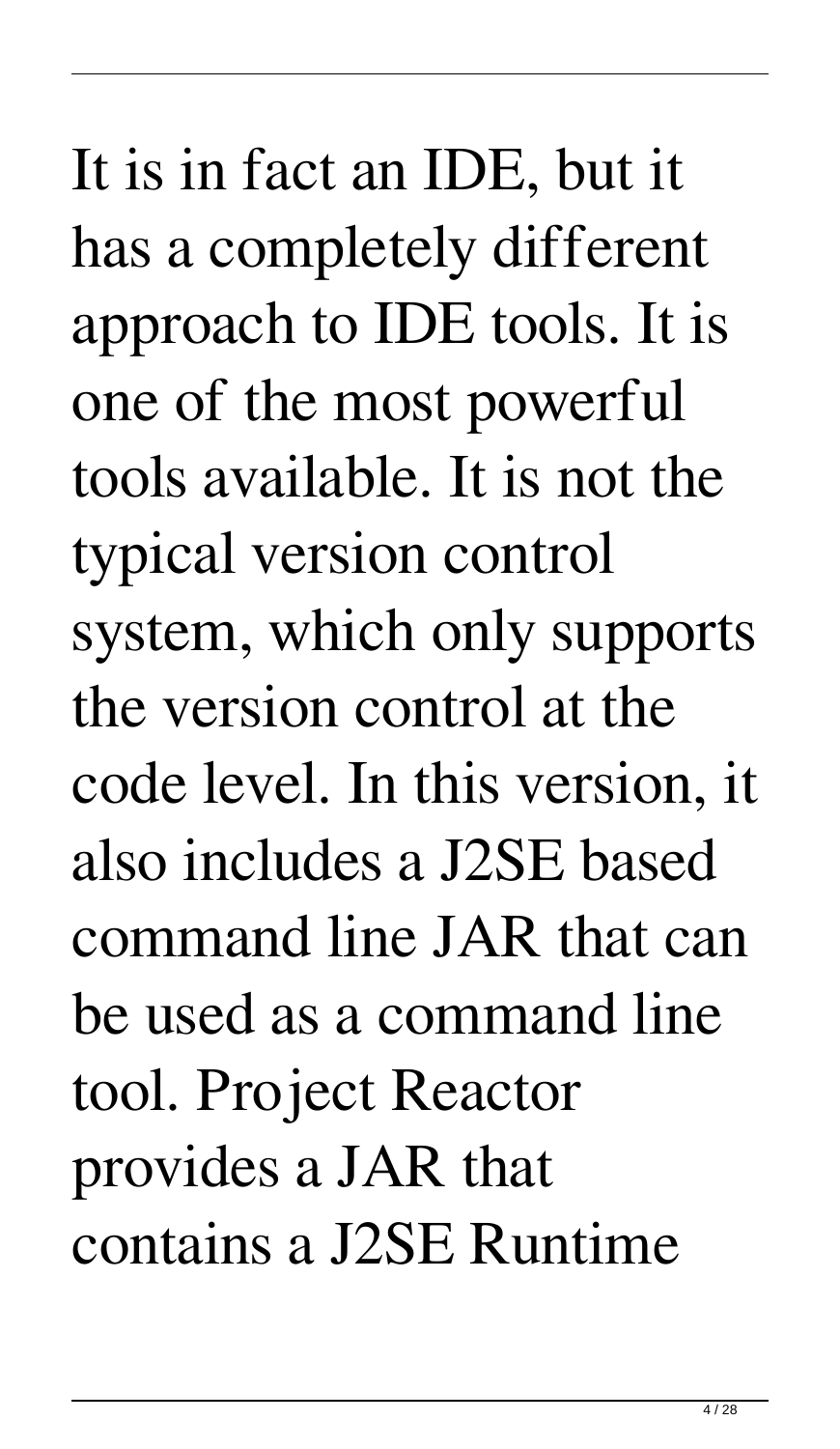# that is used to run the JAR. This J2SE Runtime is actually the virtual machine that is used to run JARs. It contains a JAR that includes a J2SE JDK as the only builtin JAR. You can use this JDK to compile J2SE programs. Project Reactor contains a powerful virtual machine, which includes a J2SE Compiler and J2SE

Debugger. It supports all the usual methods such as debugging, profiling and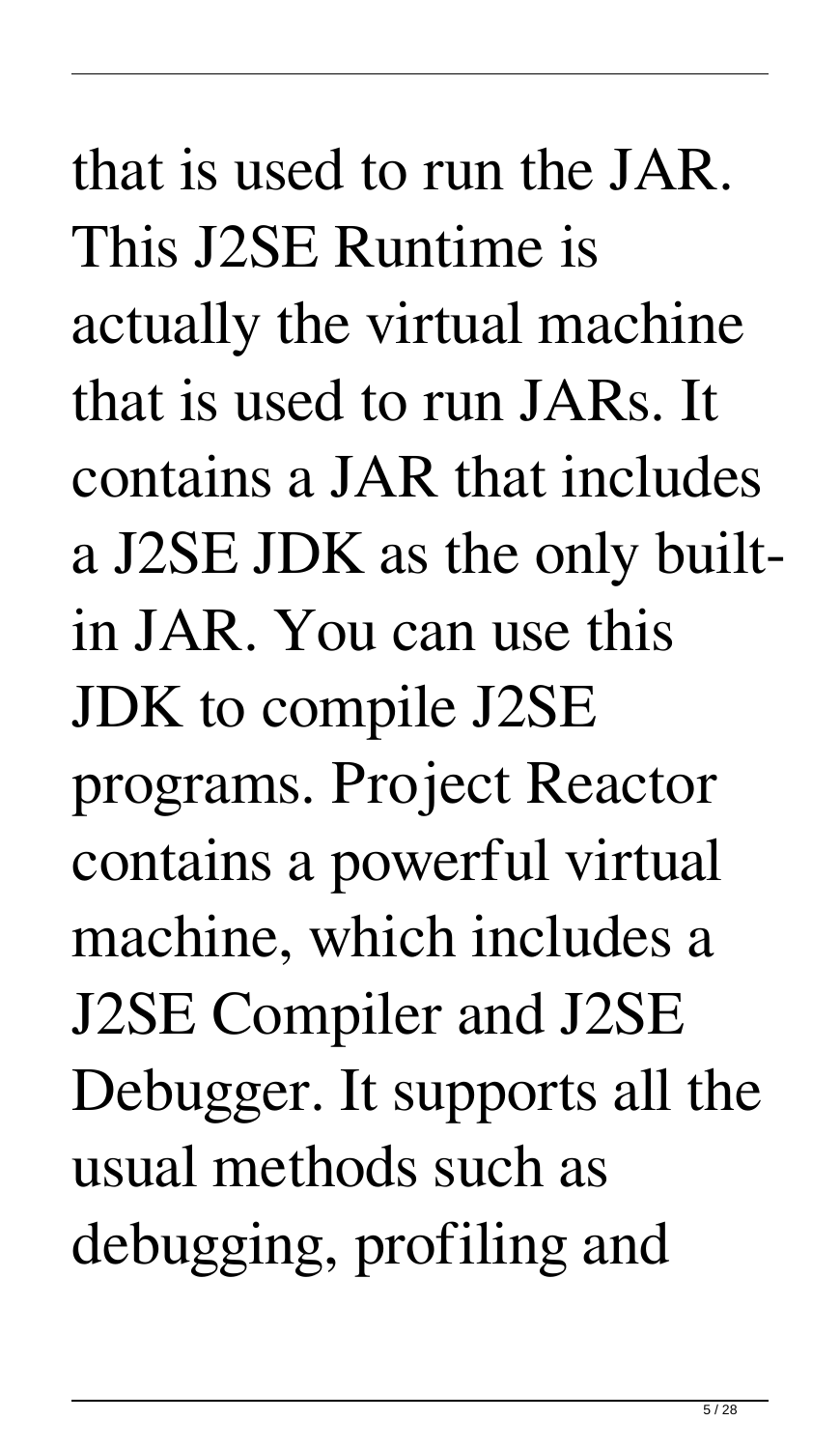memory management. Project Reactor includes all the support packages for J2SE 6.0 Project Reactor is intended for both beginners and experts. It is not only for programmers, but also for developers, students and business users. Project Reactor is a very powerful tool. It is an open source tool, and it can be downloaded from the web site. Pragmatic Studio Pro is a complete development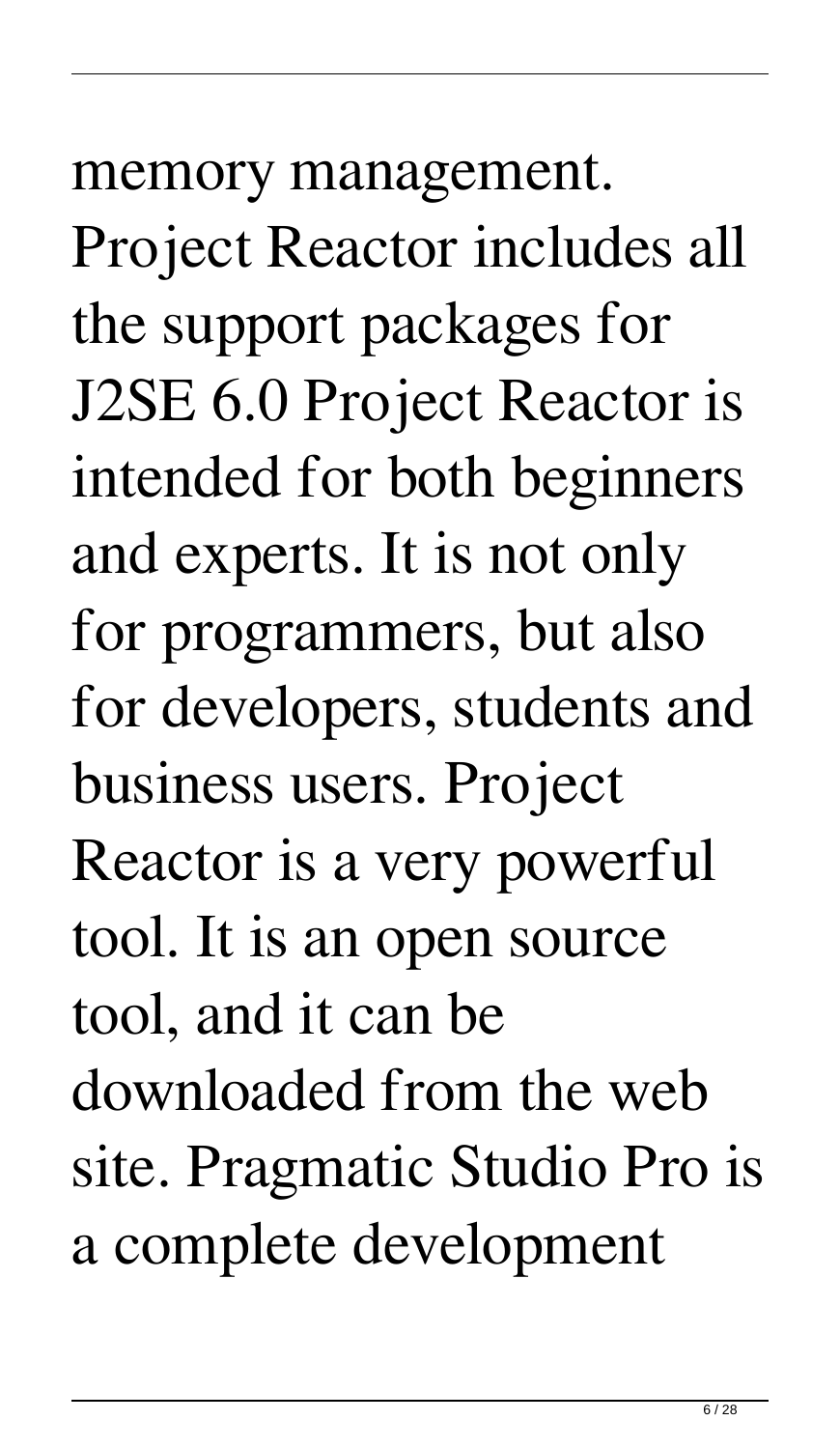# tool suite for Java. It includes an Eclipse based IDE, a powerful Java debugger, a Java Reflection plugin, an Ant based build tool, and support for multiple platforms. Pragmatic Studio Pro

**PCASTL Interpreter** 

### You can use the KEYMACRO macro to generate complex ASM code at compile time. For this purpose, you can use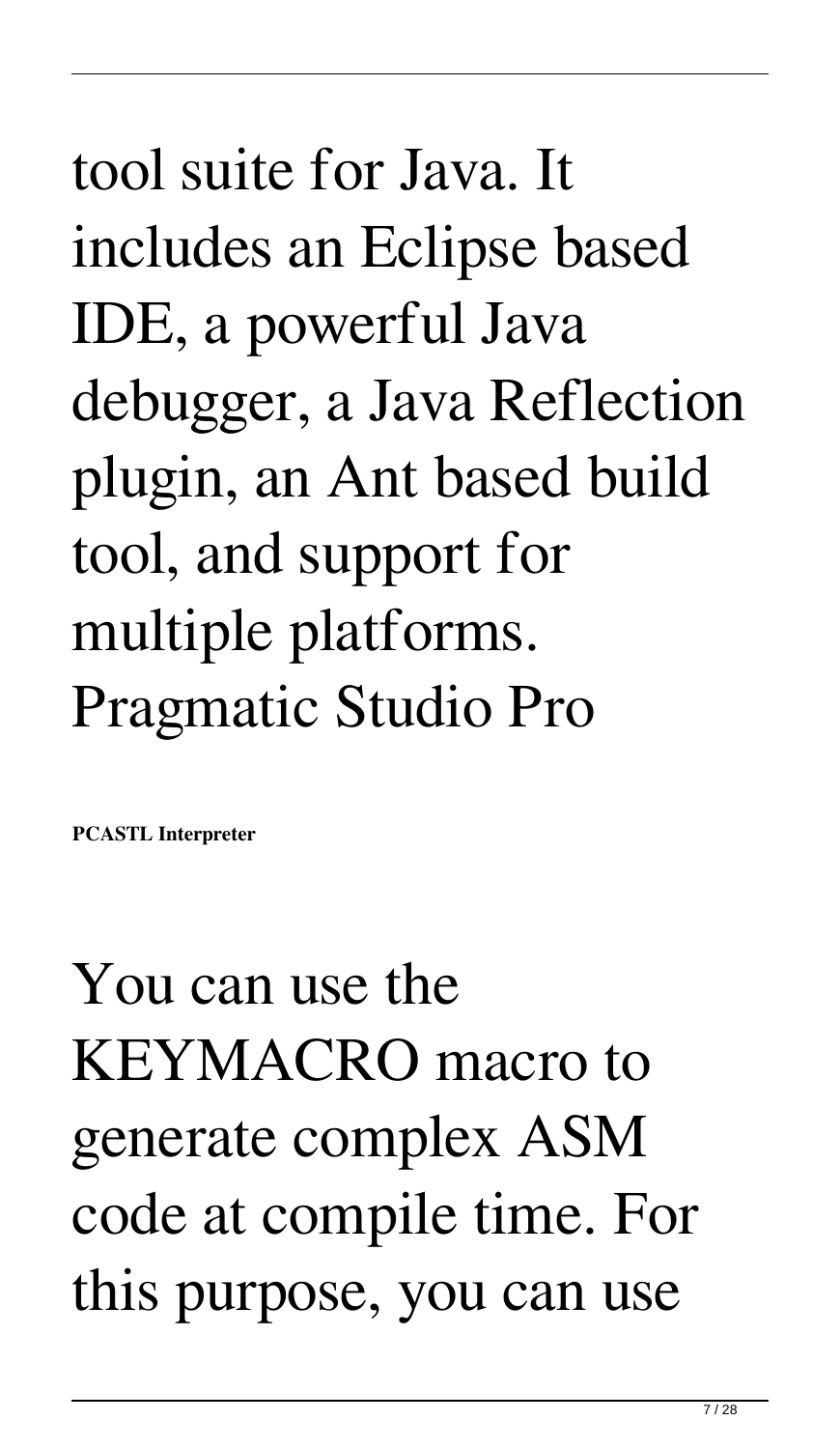the macros "asd", "arm", "cog" and "coge" as the programming language. INSTALLATION: To install a debug version you have to choose a run.bat or run.sh file. Make sure to place the file in the same directory where the project is located. If the run.bat or run.sh file is in the same directory of the.EXE file, then you only have to double click the run.bat or run.sh file to start the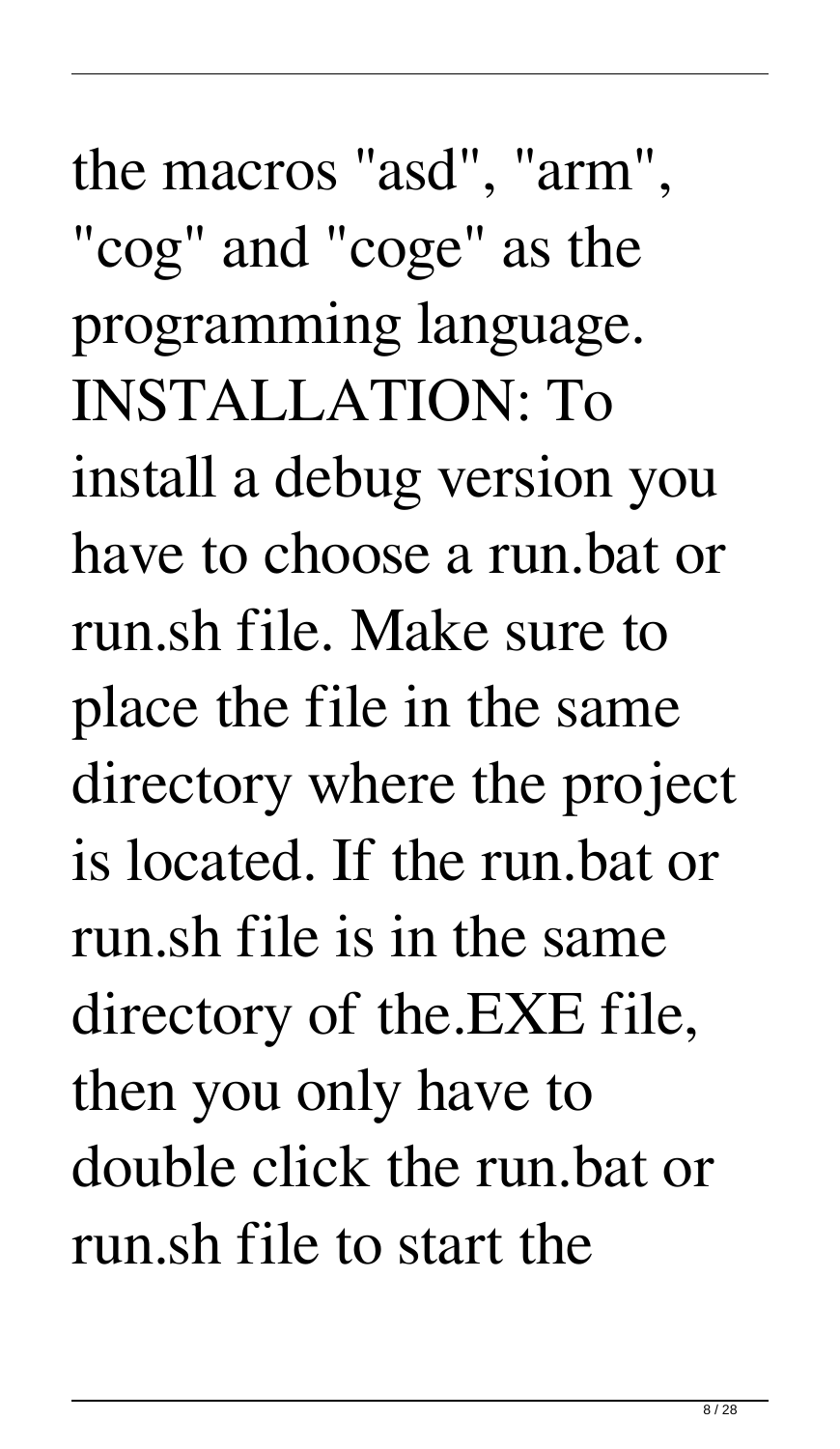program. Otherwise, you have to start the program through "cmd" or "powershell". See also the run documentation. At the

time of the release the program could be used without installer. If you want to be able to start from the folder with installation files, you must use the -uninstall command line option. You can use the "-T" and "-L" command line options to specify the type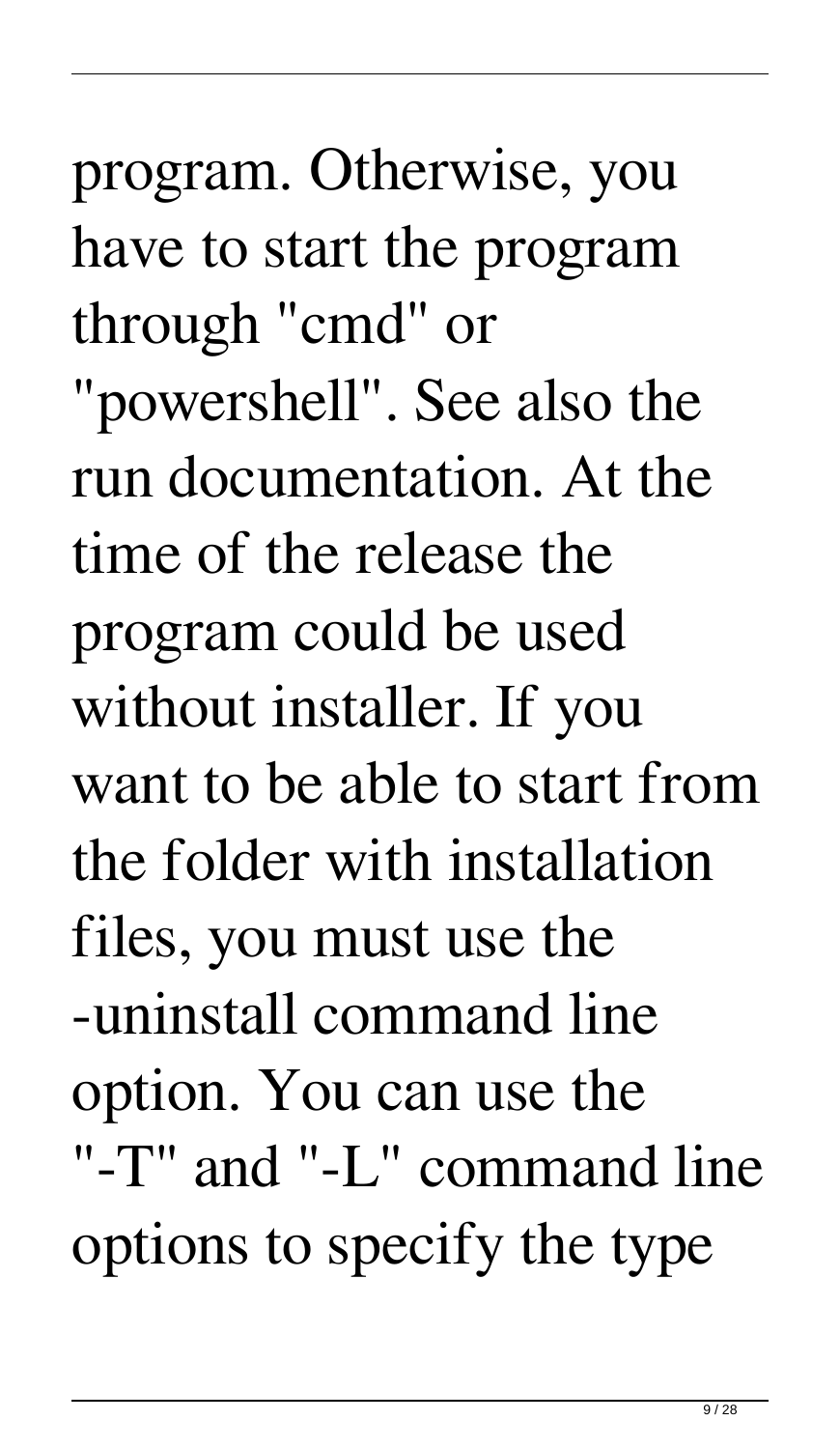of data the macros expect. The "-L" option can be used to pass a list of libraries to link against, but it is also possible to use an environment variable to store the path to the libraries. This is much more flexible. For example, you could have a list of library paths on the %PATH% variable, then the "-L" option would be "-L\$ $(\%$ PATH $\%$ )". To use the macros, you must first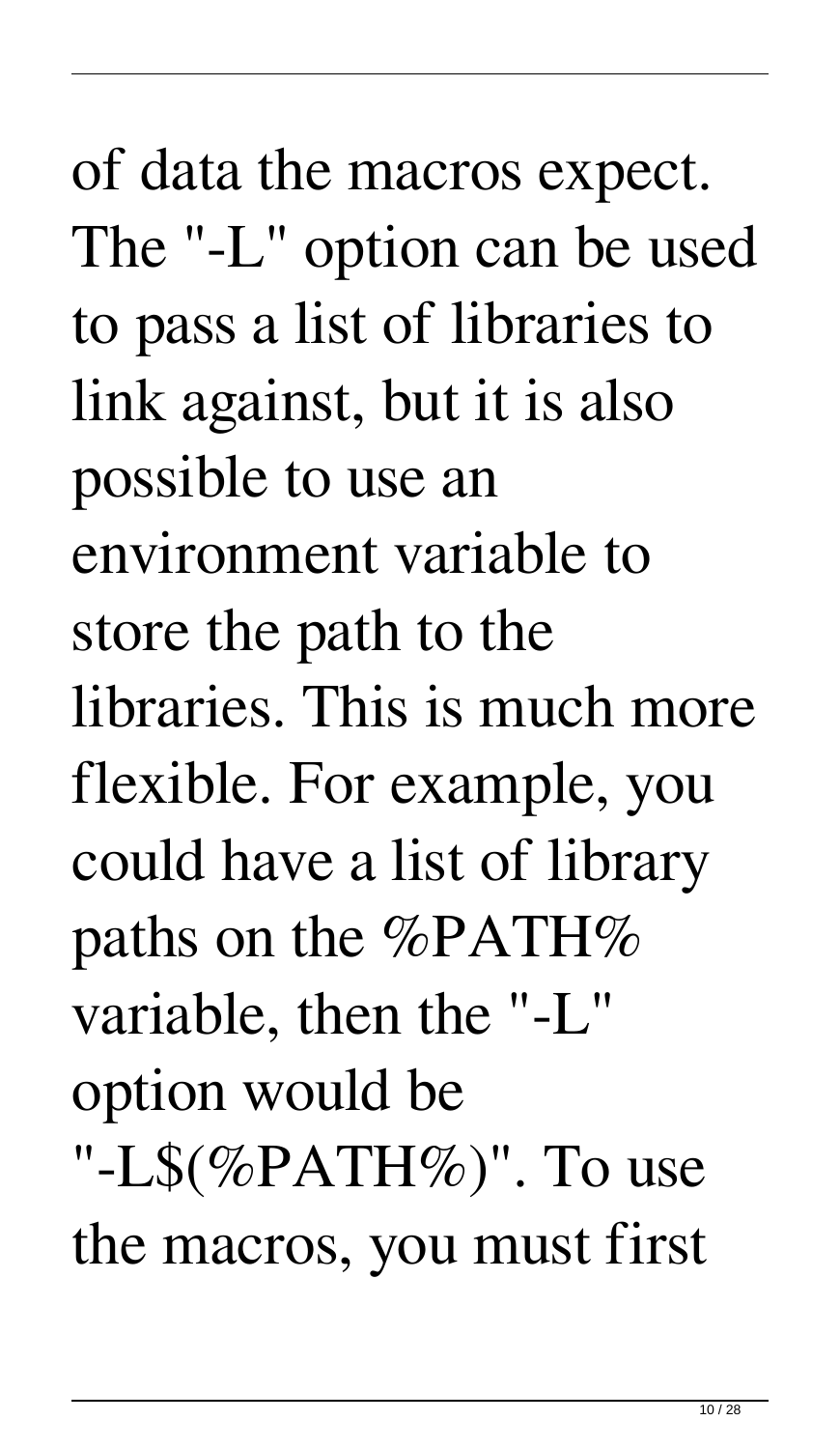create a function. A function must have a name and has to start with the

"func" keyword. You can then insert into the function any of the macro functions. Note that these macros are functions, so you can use their name as it appears in the code. After creating a function, you can test the macro by starting the run.bat or run.sh file. You can also debug the function to test the macro before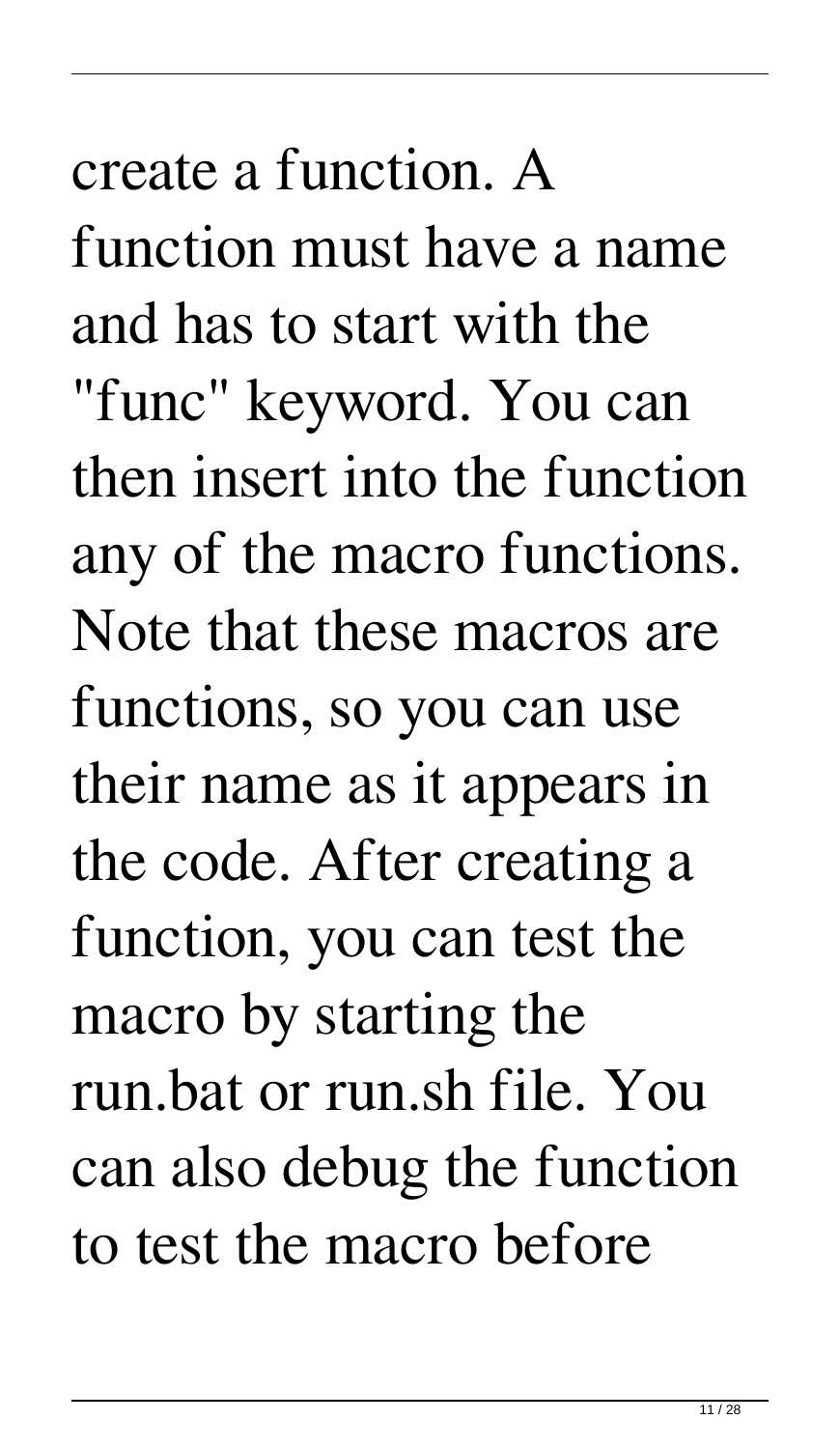running the file. You can use the macros in the following way: func name [arguments...] In the function "name", you can use any of the macro functions without the "func" keyword. If you use this method, you will find that the "name" function does not appear in the compiled assembly. func name [arguments...] [newname] In the function "name", you can use any of the macro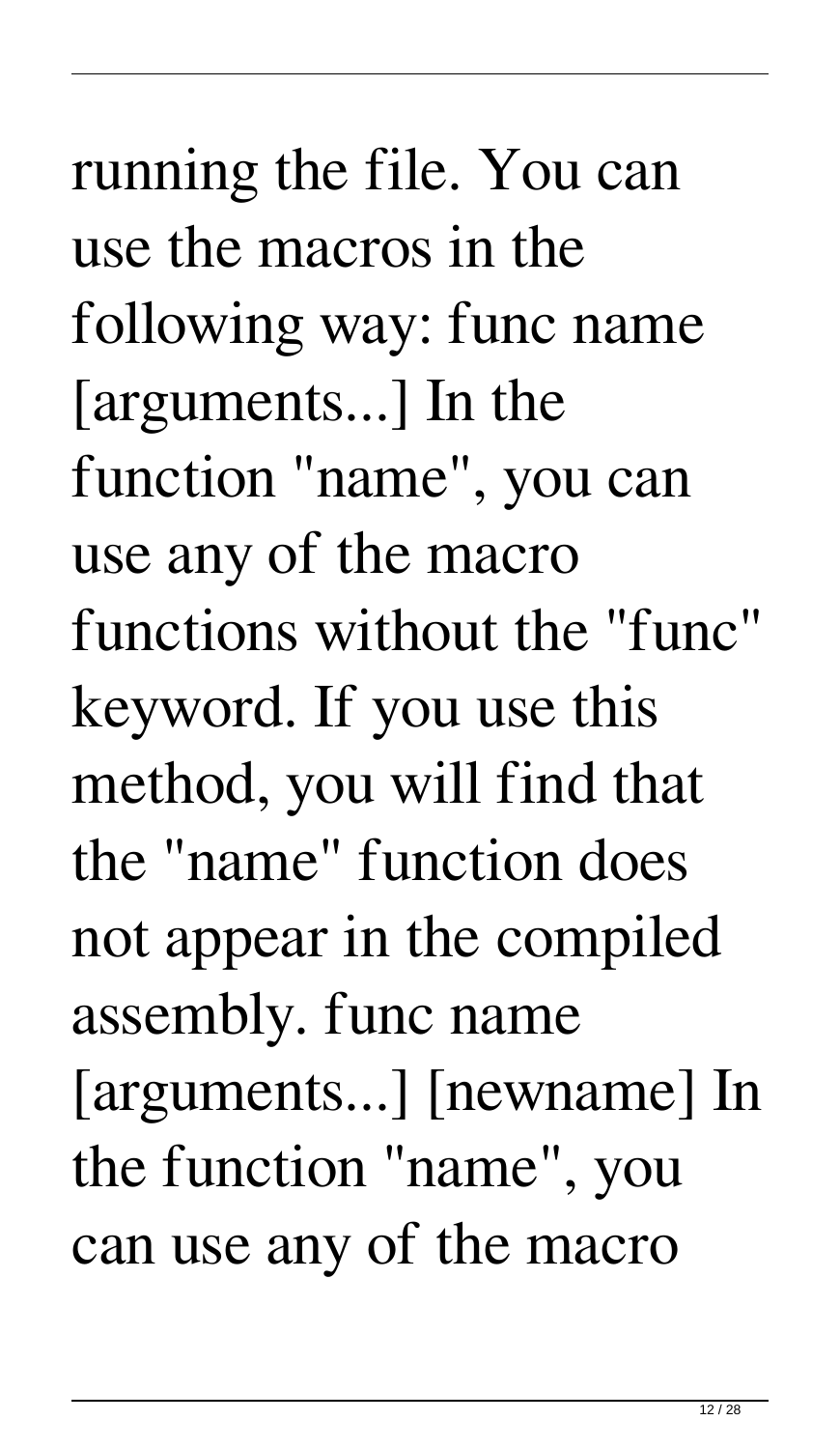#### functions, including the "func" keyword. If you use this method, 81e310abbf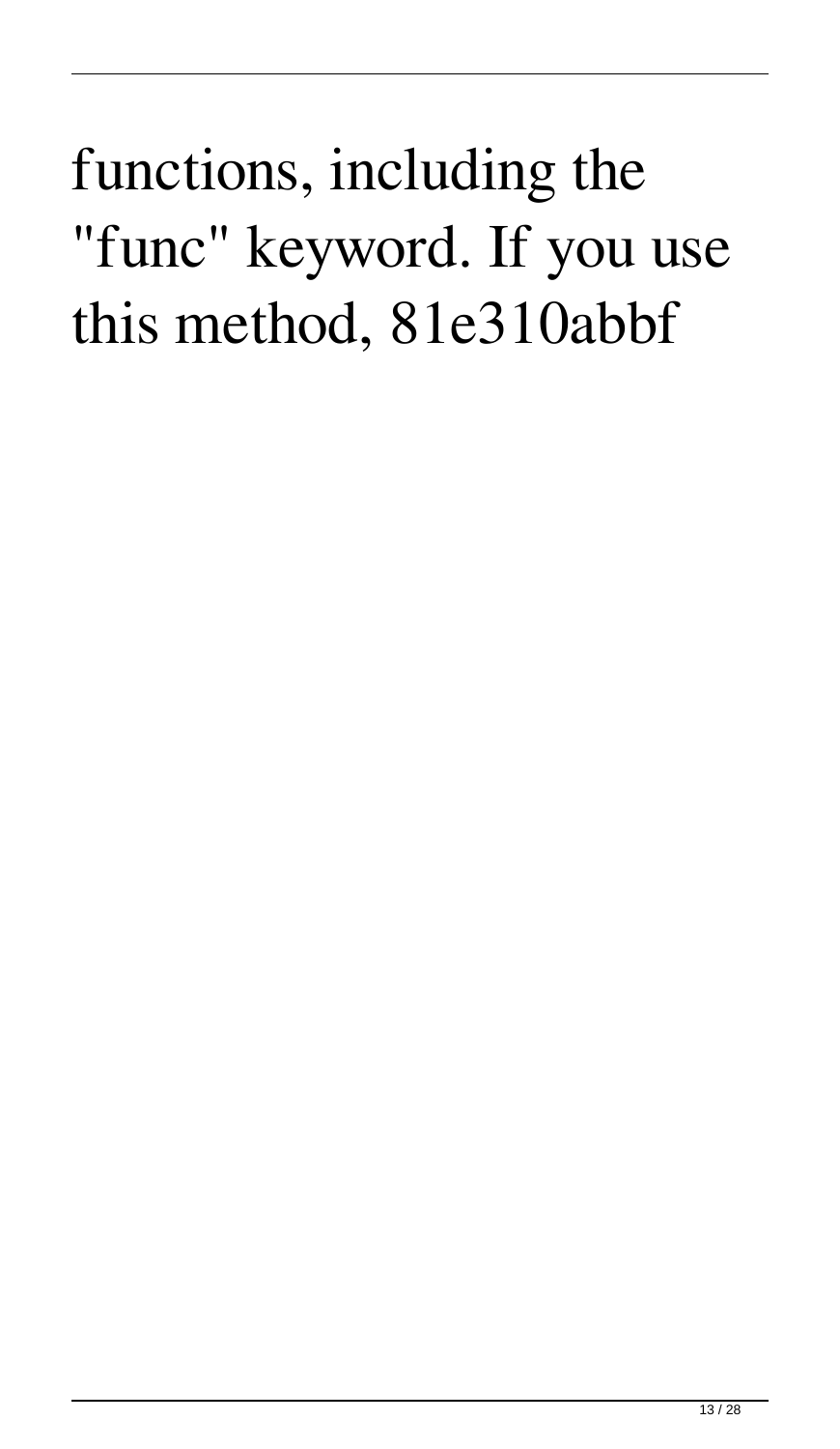This package allows you to run and test programs in the CPASTL Interpreter. This package includes the interpreter itself. Description: The Sieve of Eratosthenes allows you to compute the prime numbers up to the specified limit. It's based on a sieve which can be built by using simple loops. The package includes a sample program to show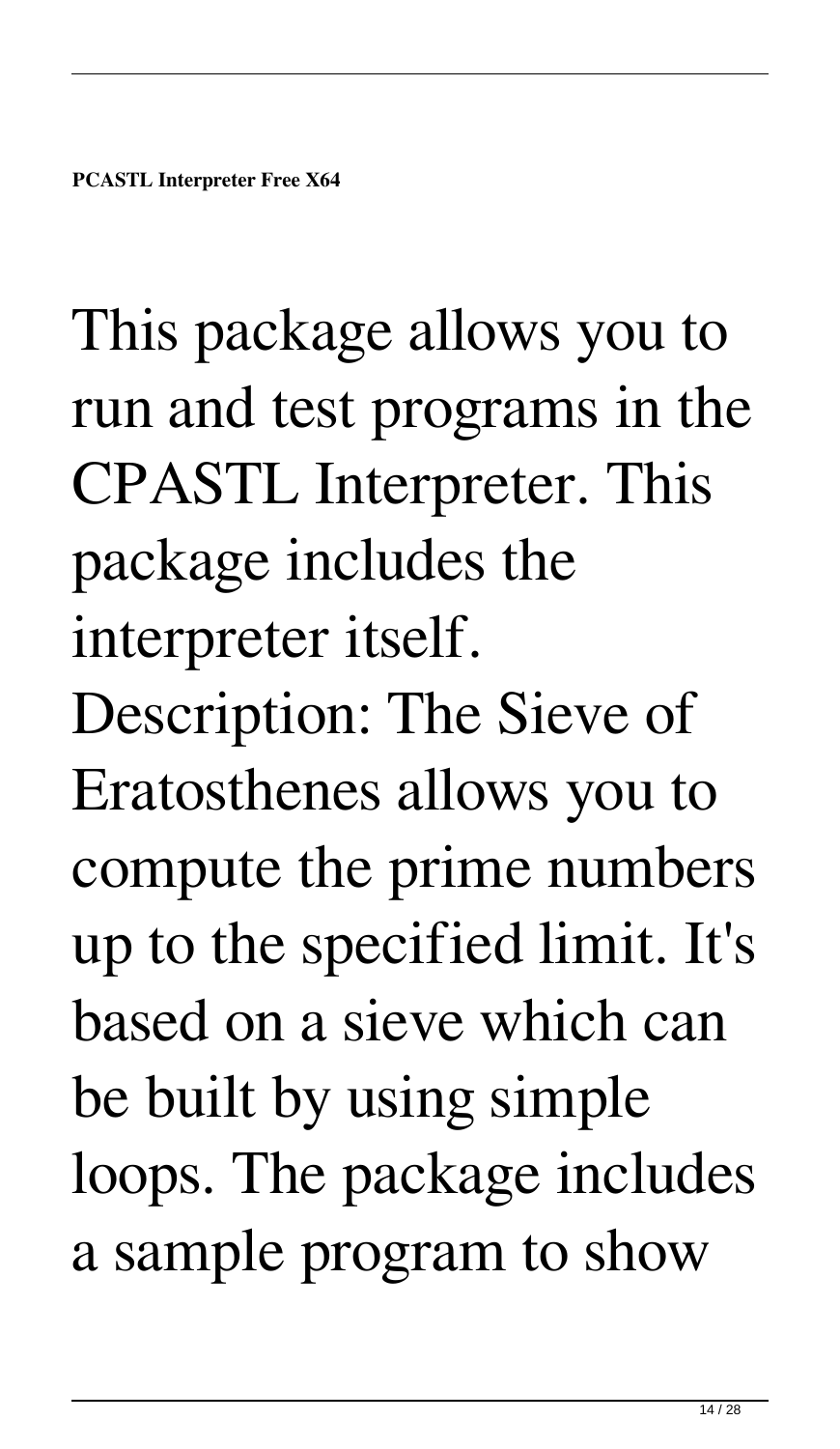you how to construct the sieve. Description: This package contains the implementation of a simplified version of the spade auction game and the 2-Player Spade Game. The game has two players, a dealer and a bidder. The aim of the dealer is to seat the bidder with a pair of the best and not alreadyoccupied cards and to keep the cards he doesn't seat in a pile. The dealer wins if he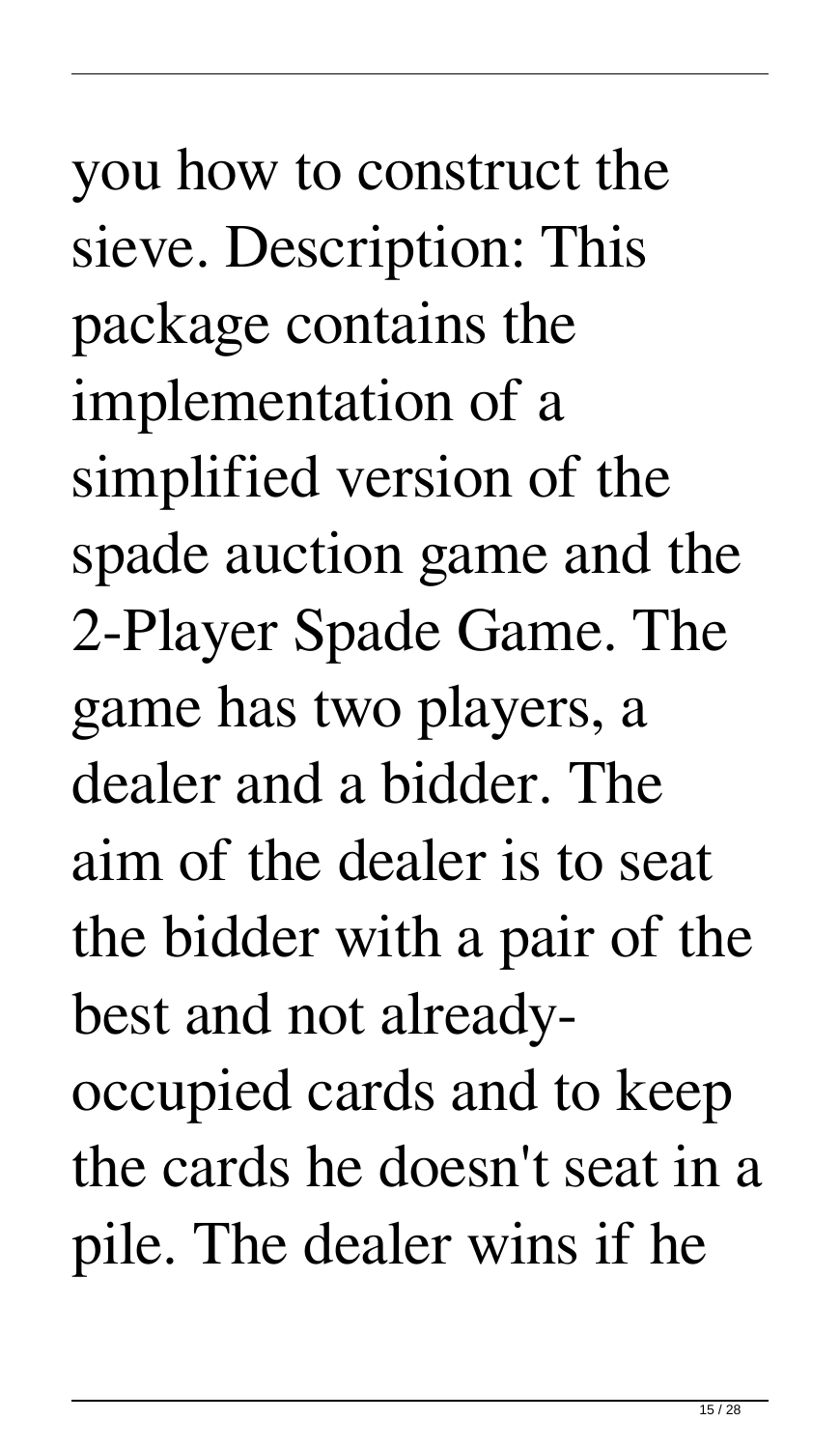makes an unbroken pair of better and not alreadyoccupied cards. The bidder wins if he clears the pile. Description: This package contains implementations of the Bayes' Rule, the Markov Chain, and the Hidden Markov Model. The implementation of the Markov Chain is based on the Markov Chain Extension with Templates. In order to give a smooth compilation time, this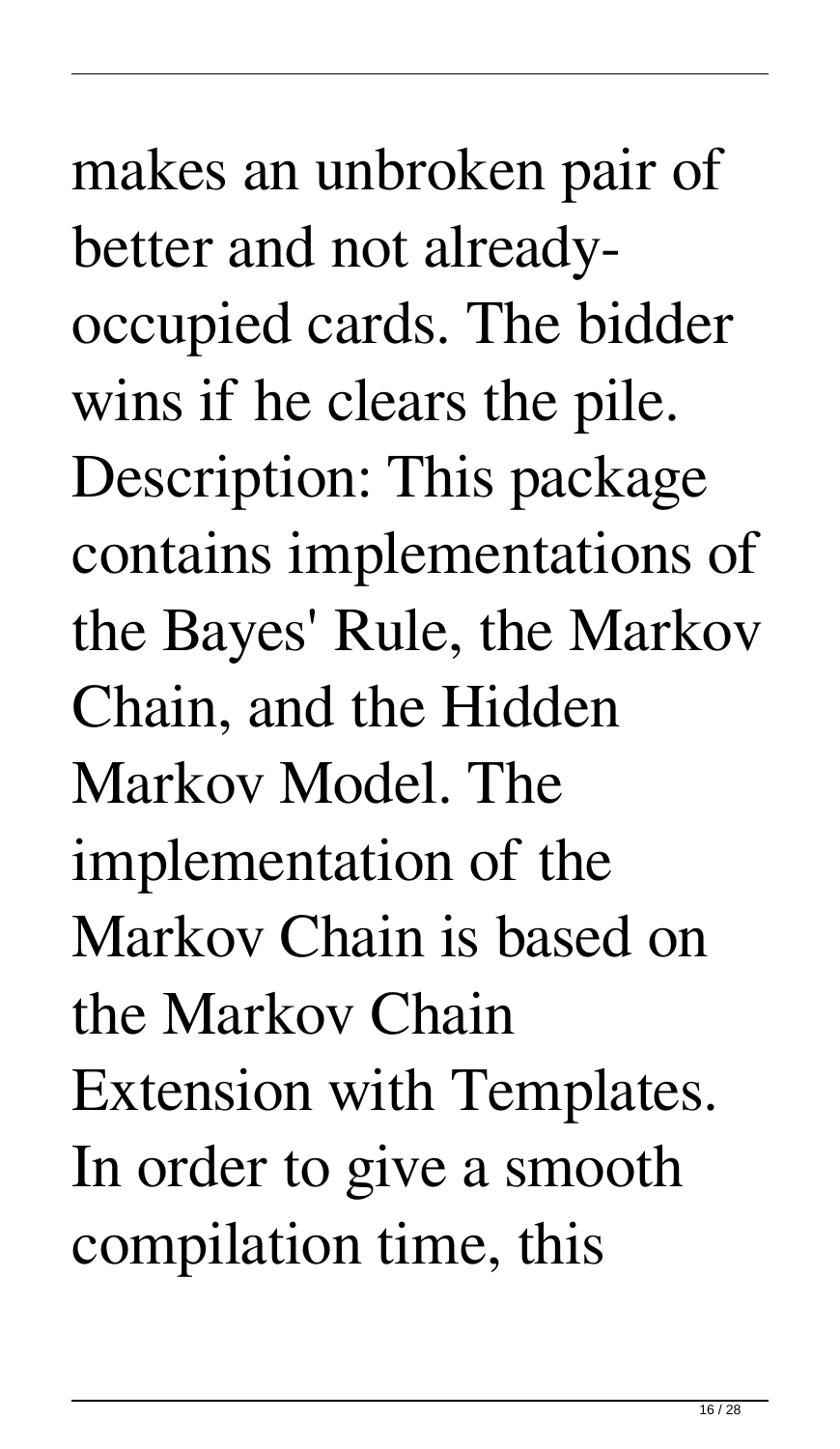extension is kept in template form. The Markov Chain implementation supports the prediction of the next state by using a Hidden Markov Model. Description: This package contains a sample program that allows you to implement a non-blocking consumer with exponential back-off. This program implements the class Consumer that allows you to add and remove items from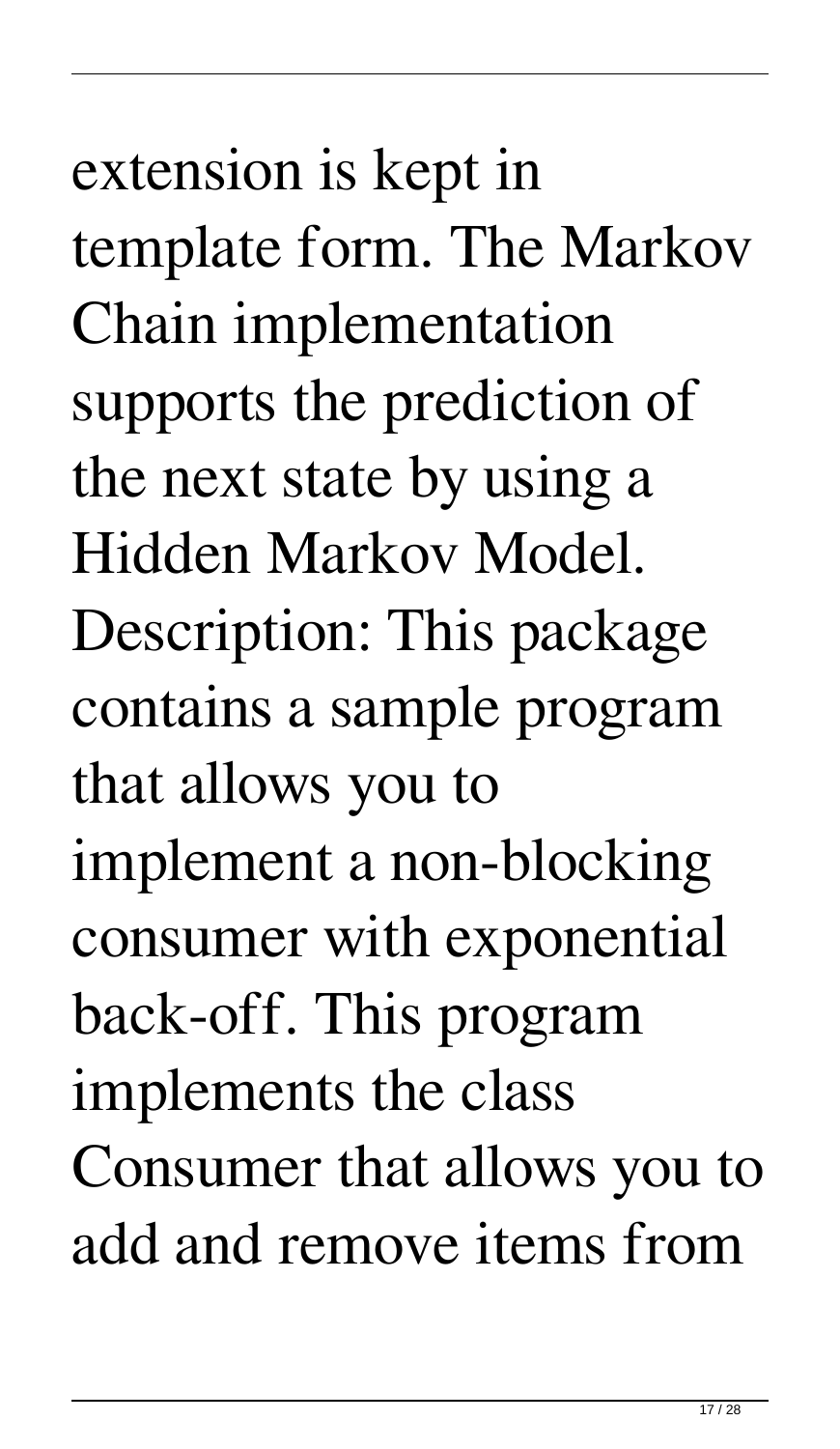a queue. It has two members. The add method and the remove method. The add method adds a new item to the queue. The remove method removes the item from the queue. The parameters that can be used to control the behavior of the add and remove methods are: Description: The modular pattern helps us to decouple our code by breaking it down into independent modules. This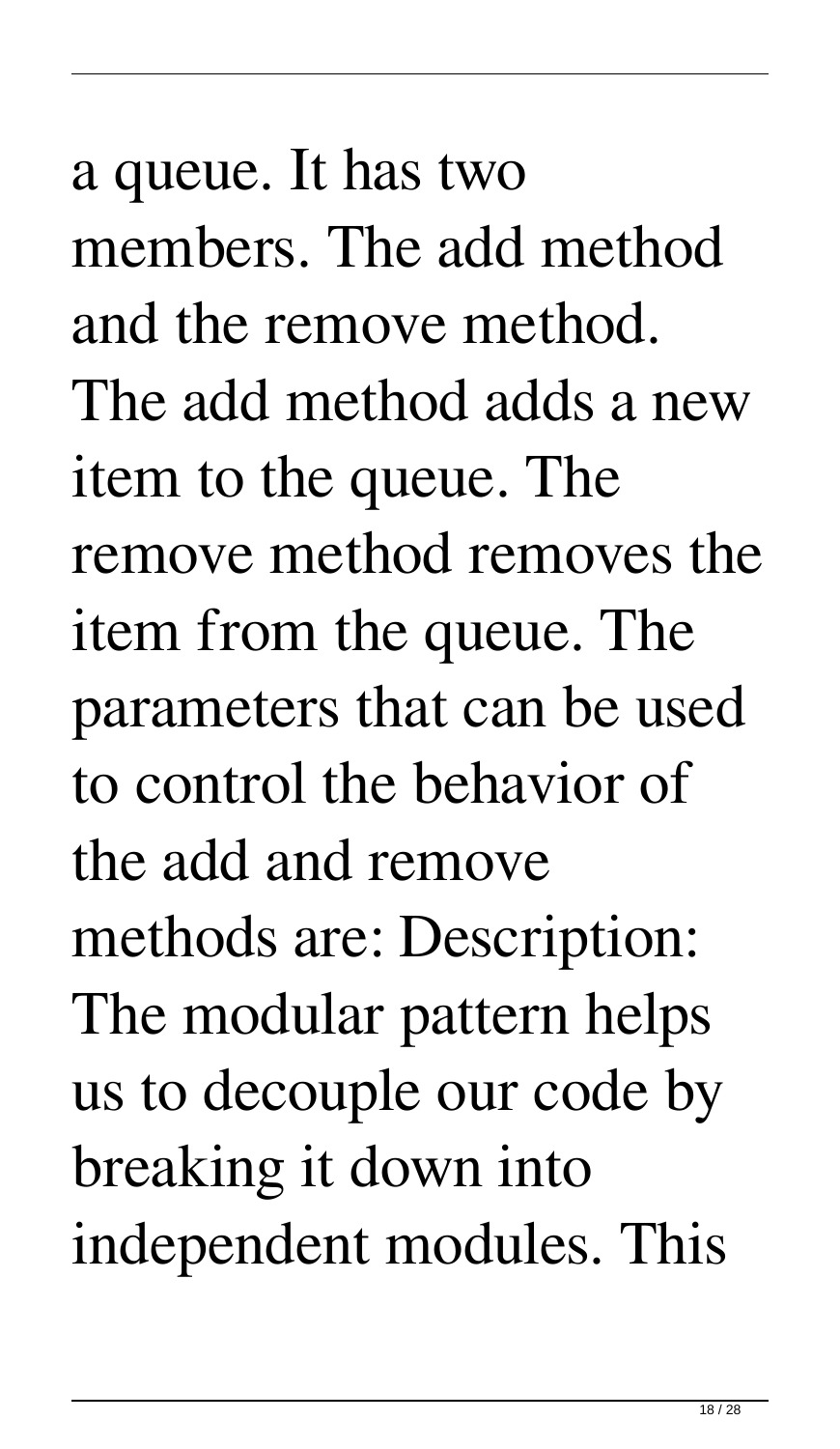# is one of the most important OOP principles to follow. The internal structure of a module is so often hidden from the code and, therefore, not managed. There are many ways to do this. In our case, we will use a "class module". A class module is an object that contains data and functions. We will use a class module to implement an object and then instantiate the class module in order to use it.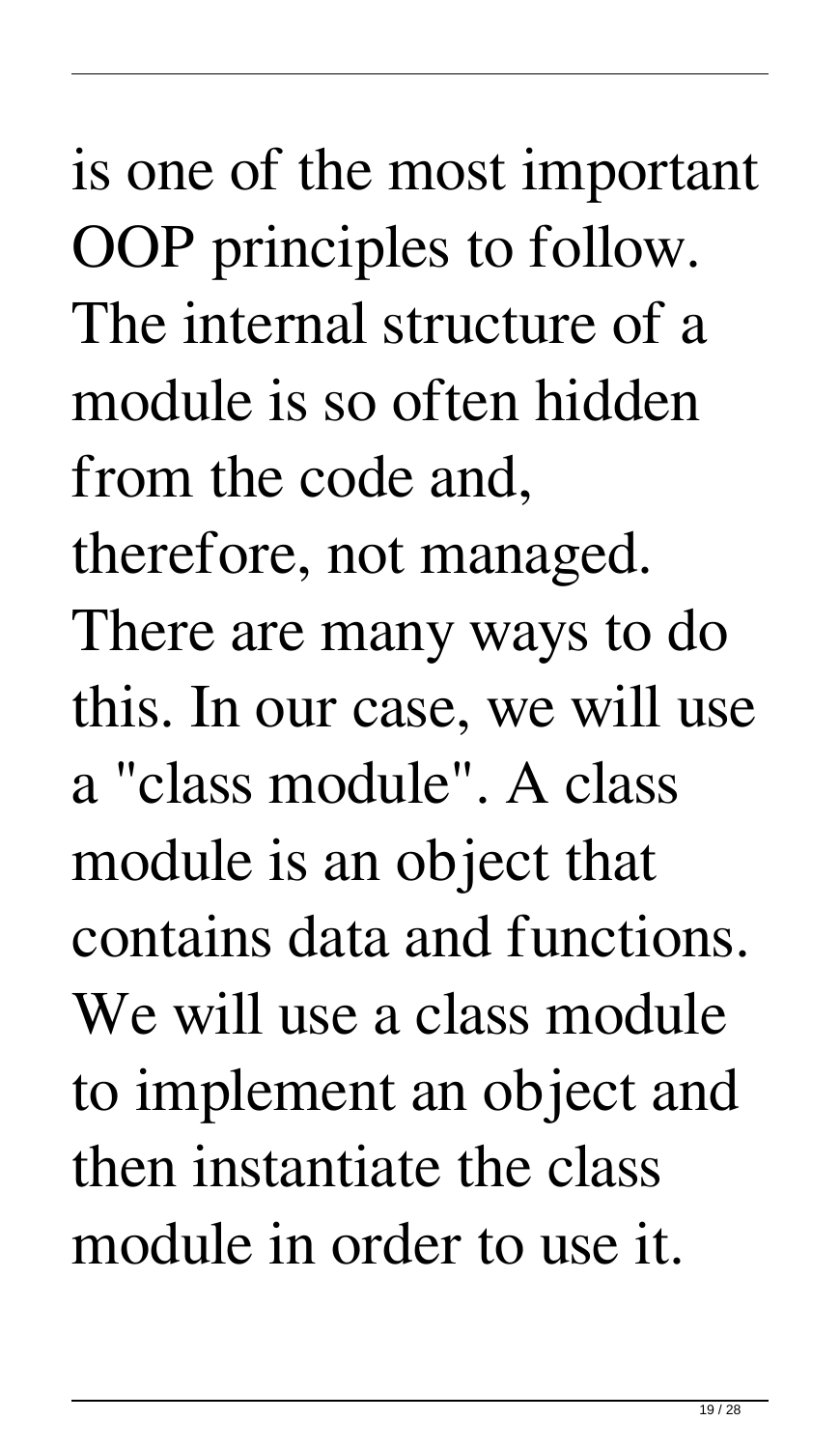Description: We can't say that mobile applications have become more and more important over the past years. Not to forget that the majority of mobile devices

**What's New In?**

Key Features of PCASTL: · Interpreter and compiler. · Compilation is available, but the interpreter is more convenient. · The interpreter is available on Microsoft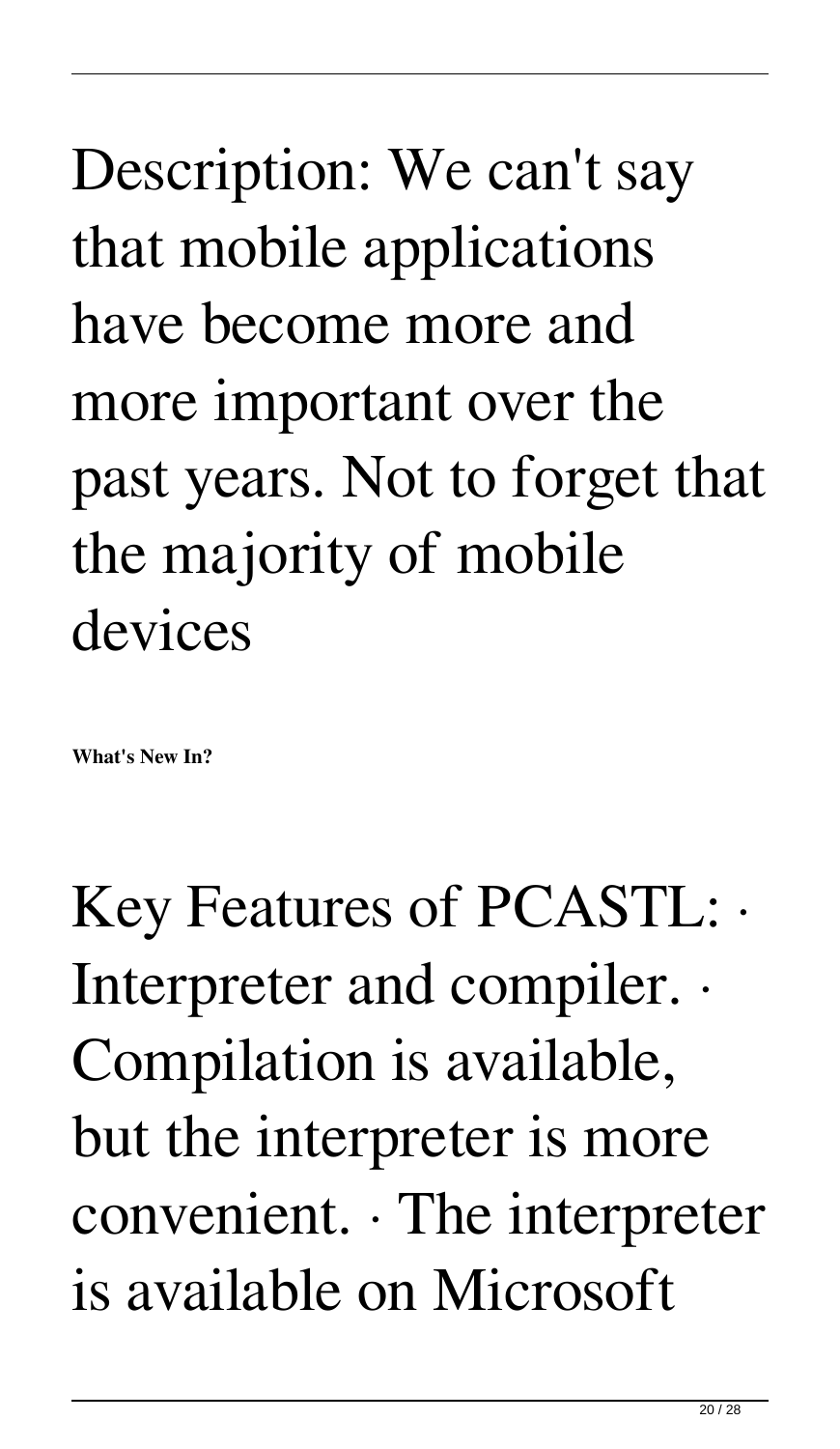Windows and Linux. · A debugger is also available for Visual Studio and Eclipse. · A command-line interface is available. · Runtime error messages are provided. · Object-oriented features. · Documentation. · Import of external libraries. · Local constants (intrinsics). · The custom operators are available. · A large set of operators is also available. · Optional objectoriented language features. ·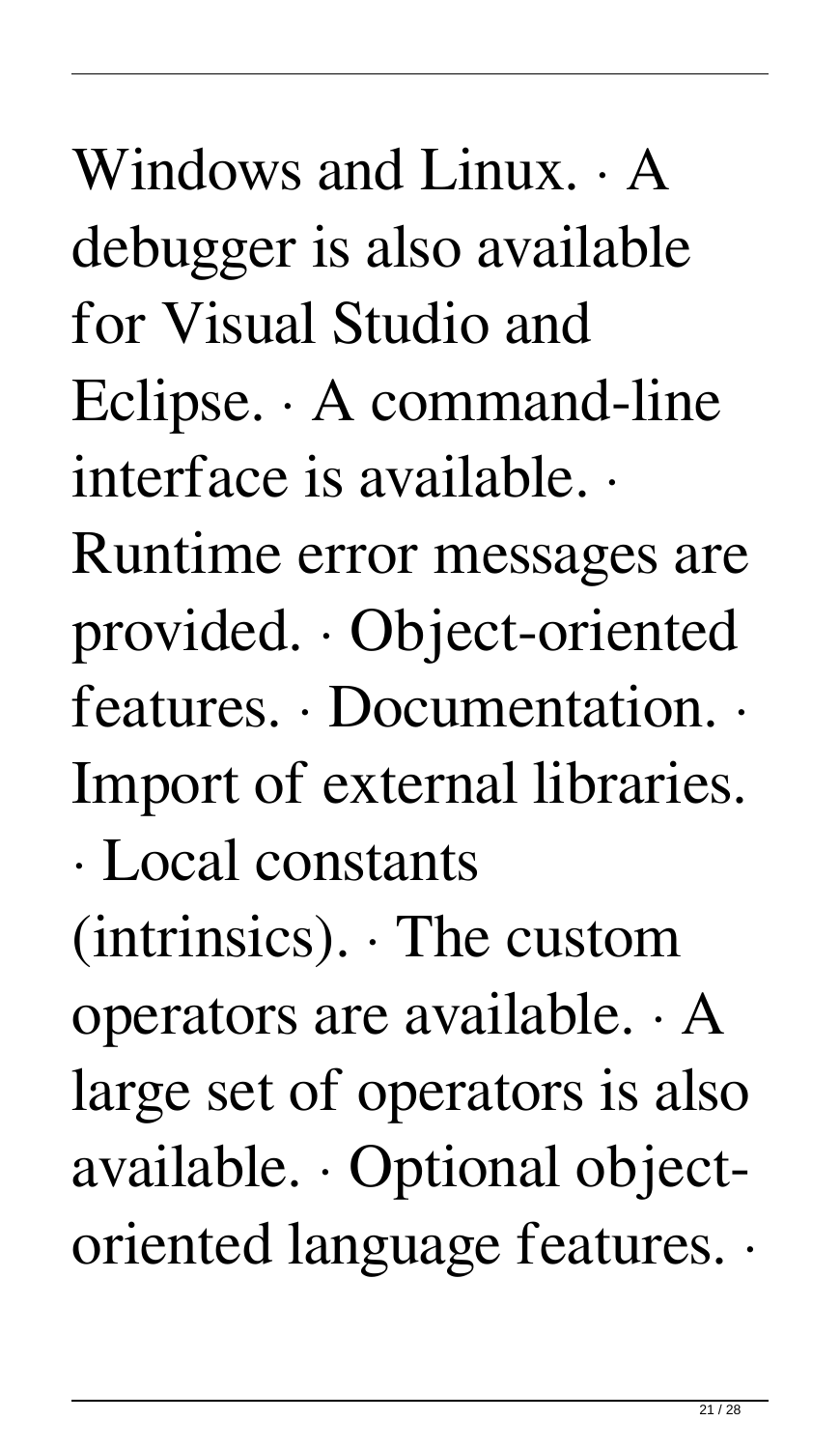# Embedded array support. · Dynamic memory allocation. · Macros. · OpenTAP version. How to Install PCASTL Interpreter on Your Computer Extract the archive in the download folder. Open the program.exe file to start the interpreter. As we have already mentioned, the PCASTL interpreter is available on Windows and Linux systems. Also, we have developed the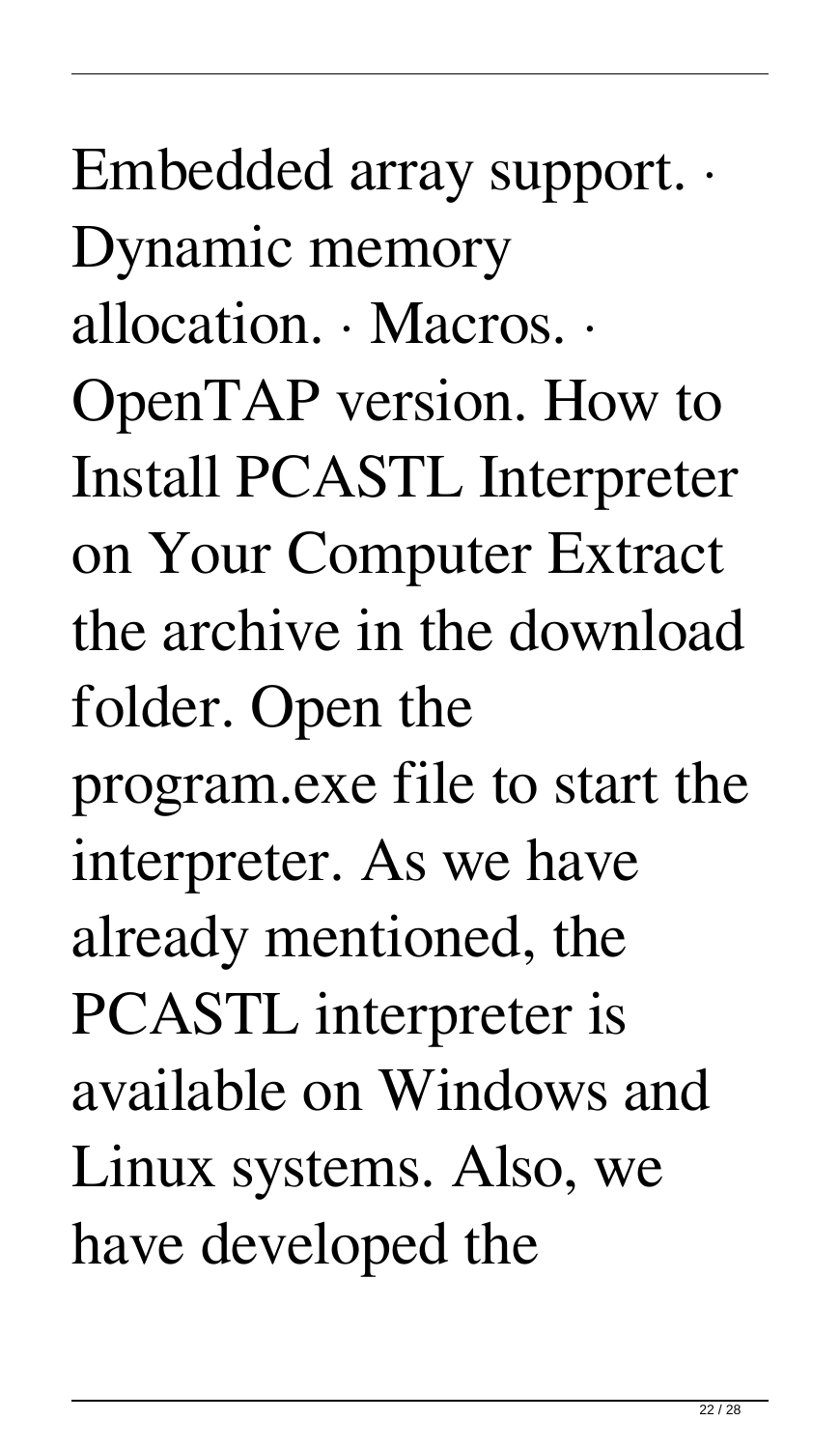# interpreter for Visual Studio and Eclipse. Thus, in the respective download package, you can find: a file pcastl\_v1\_0.msi. This is the Visual Studio or Eclipse installer. a file pcastl\_v1\_0.zip. This contains the interpreter for Visual Studio and Eclipse. It is not necessary to install the interpreter on a Linux system. a file pcastl\_v1\_0\_debug.msi. This is the debugger for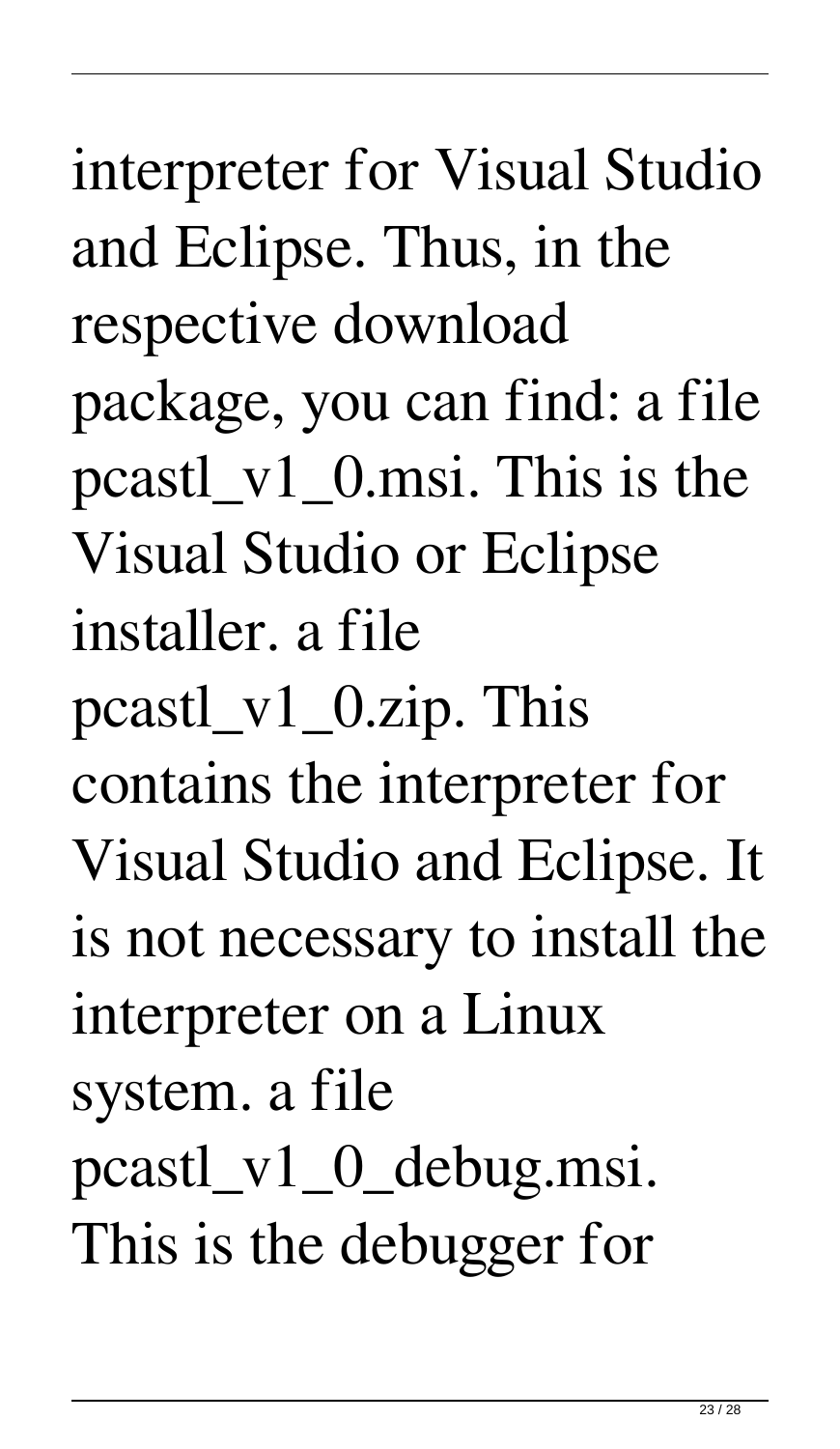Visual Studio and Eclipse. a file pcastl\_v1\_0\_debug.zip. This contains the debugger for Visual Studio and Eclipse. It is not necessary to install the debugger on a Linux system. a file pcastl\_ v1\_0\_commandline.msi. This is the command-line interpreter. It is not necessary to install the interpreter on a Linux system. a file pcastl\_v1\_0\_c ommandline.zip. This contains the command-line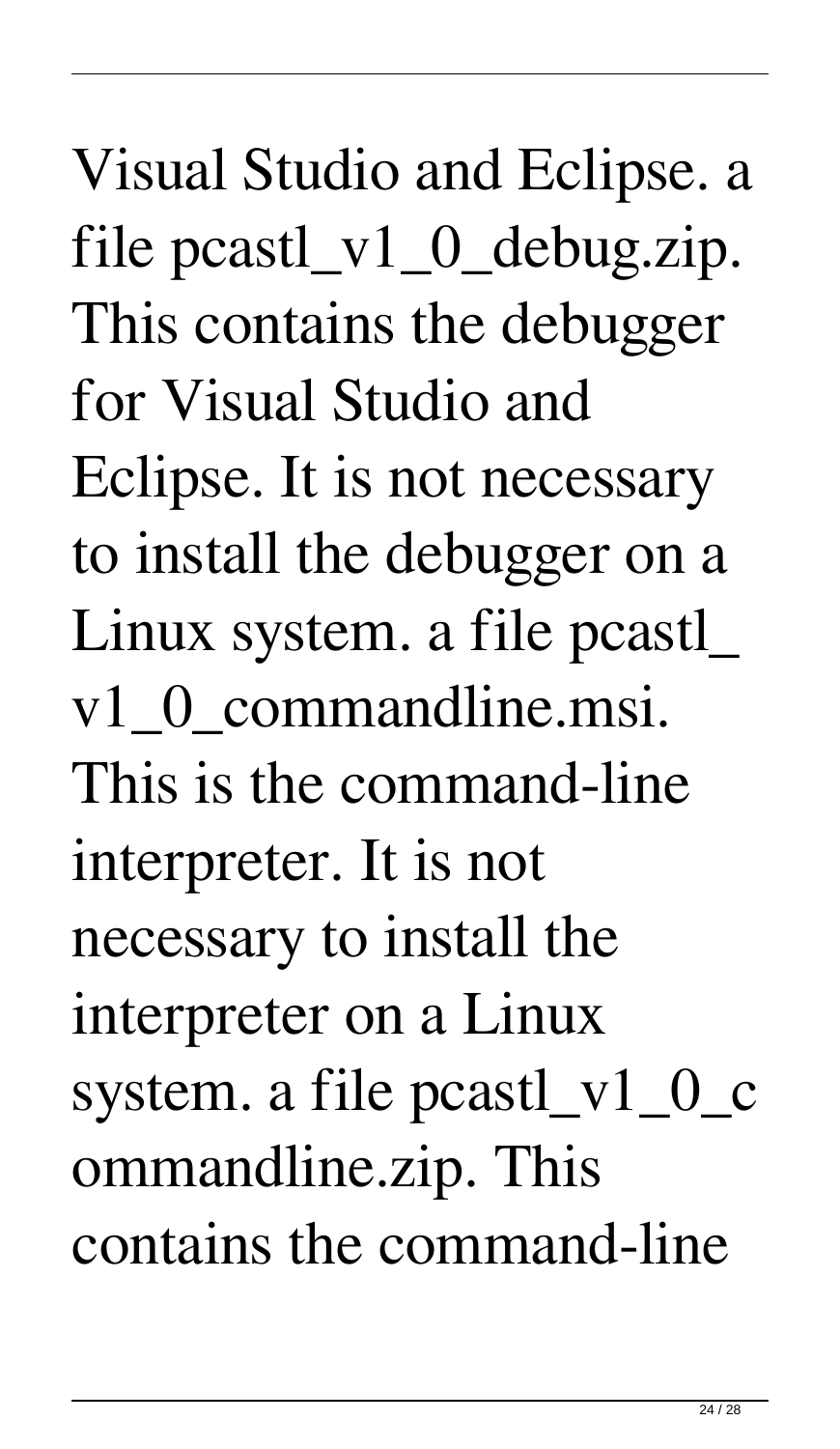interpreter. It is not necessary to install the interpreter on a Linux system. a file

pcastl\_v1\_0\_vstudio.msi. This is the Visual Studio or Eclipse installer. a file pcastl\_v1\_0\_vstudio.zip. This contains the Visual Studio or Eclipse installer. · Eclipse: Extract the archive in the download folder. Launch the Eclipse IDE, select File -> Import. In the "Select type of import:"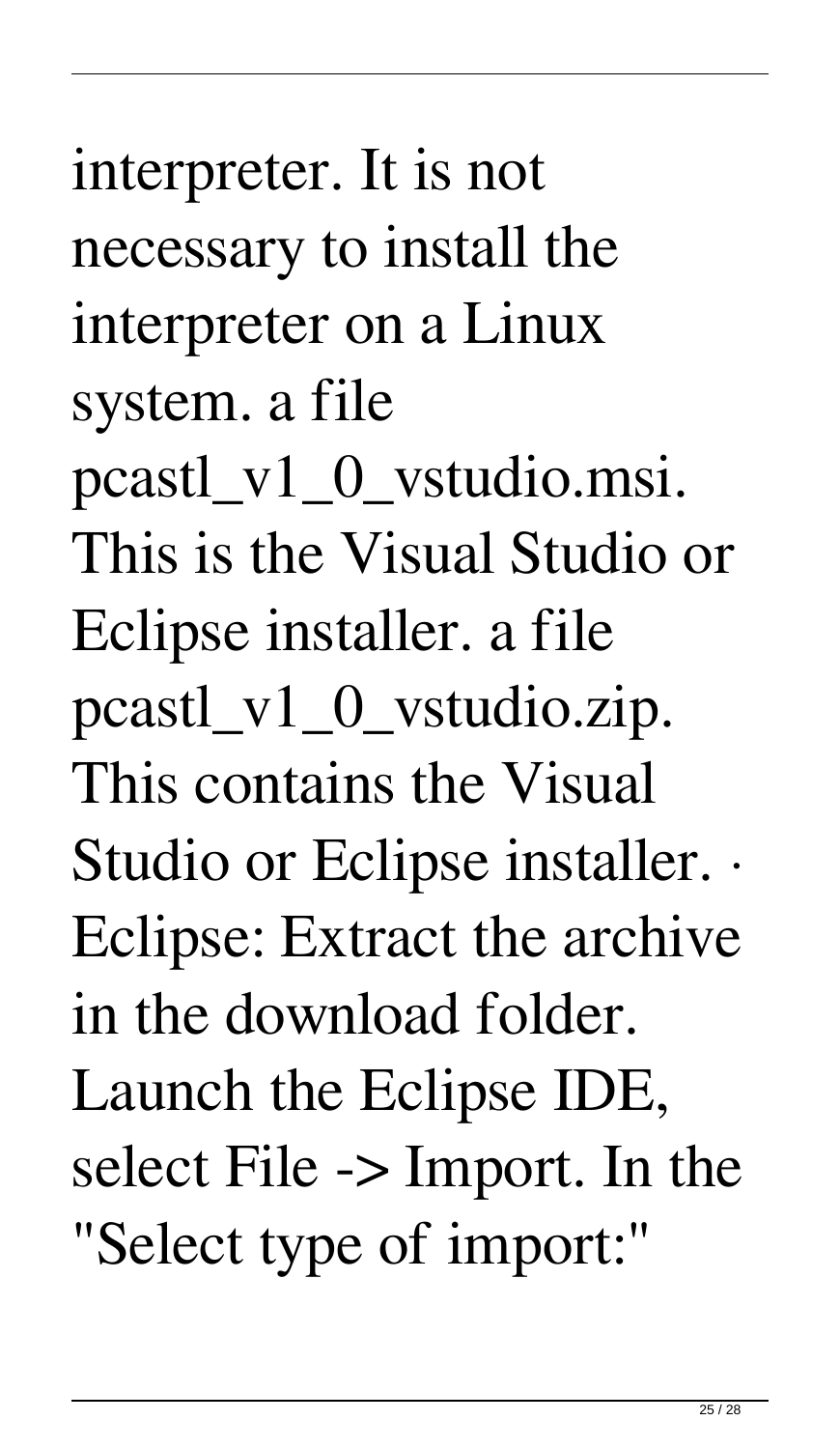field, choose "Existing projects into workspace". In the next window, select "Select root project directory" and "Select archive file". Finally, select "Finish" to import the project into Eclipse. · Visual Studio: Extract the archive in the download folder.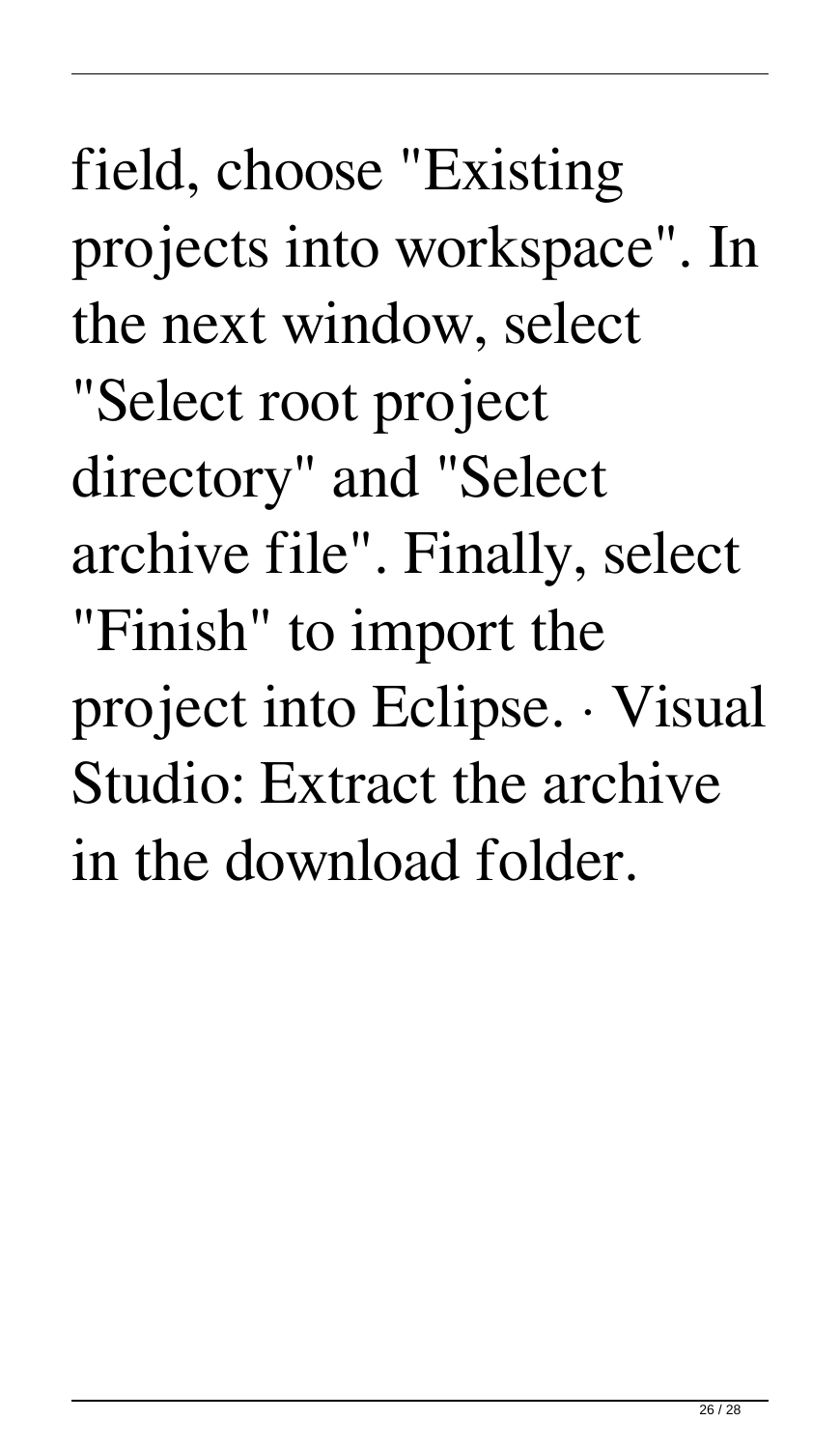# Microsoft Windows 7 or later 2.1 GHz processor or higher 2GB RAM or higher 25GB available hard drive space Broadband Internet connection The games included in the download are: Microsoft Flight Simulator X: Airplane Pilot  $(G/C/X/C/C)$  - A supercharged version of Microsoft Flight Simulator X (featuring improved